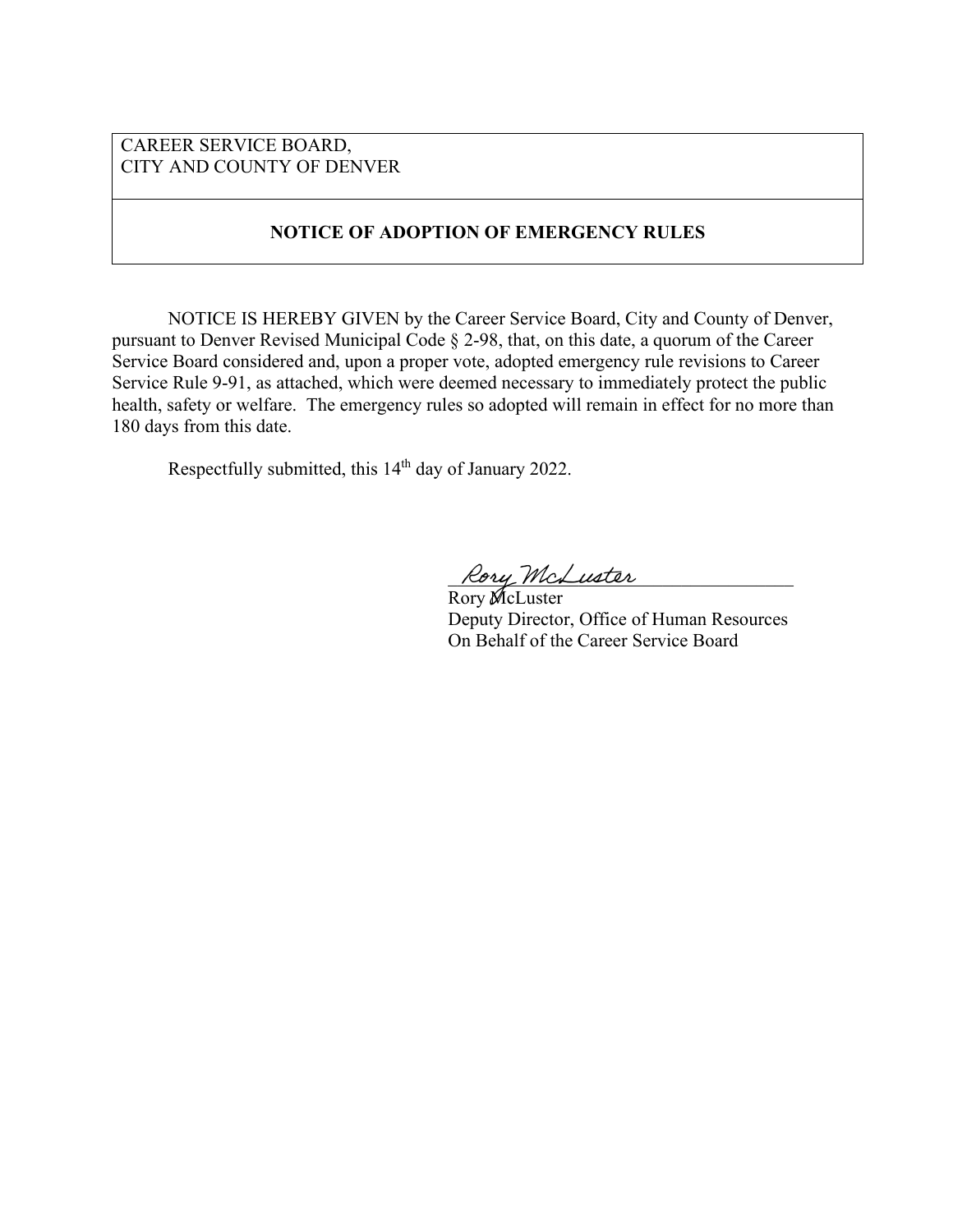**Denver Revised Municipal Code 2-98 Emergency rules –** Any adopting authority may adopt rules without following the notice and hearing requirements of this article if such action is necessary to comply with state, local or federal law or if it is deemed necessary by the adopting authority to protect immediately the public health, safety or welfare. After adoption, the complete text of rules so adopted shall be filed with the city clerk and a notice of adoption shall be published. Rules adopted in such cases shall take effect on the date of adoption, or such later date as stated in the notice of adoption of the rules. However, such rules shall not continue in effect for more than one hundred eighty (180) days after the date of their adoption and may not be re-adopted in the same or substantially the same form without meeting the rule-making requirements described in other sections of this article.

# **EMERGENCY RULE REVISION 9-91.A**

| TO:             | <b>Appointing Authorities, Managers, and Employees</b>                    |
|-----------------|---------------------------------------------------------------------------|
| <b>FROM:</b>    | <b>Cindy Bishop &amp; Rory McLuster</b>                                   |
|                 | <b>Co-Interim Executive Directors, OHR</b>                                |
| <b>DATE:</b>    | <b>January 14, 2022</b>                                                   |
| <b>SUBJECT:</b> | <b>Emergency Adoption of Revision to CS Rule 9-91.A - Overtime Policy</b> |

| <b>CURRENT RULE</b>                                                                                                                                                                                                                                                                                                                                                                                                                                                                                                                                                                                                                                                                                         | <b>REVISED RULE</b>                                                                                                                                                                                                                                                                                                                                                                                                                                                                                                                                                                                                                                                                                                                                                                                                                                                                                                                                                                                                   | #                      | <b>REVISION</b><br><b>INTENTION &amp;</b><br><b>IMPACT</b>                                                                                                                                                                                                                                                                                                                                                                                                                                                                                                                                                                                                                                                                |
|-------------------------------------------------------------------------------------------------------------------------------------------------------------------------------------------------------------------------------------------------------------------------------------------------------------------------------------------------------------------------------------------------------------------------------------------------------------------------------------------------------------------------------------------------------------------------------------------------------------------------------------------------------------------------------------------------------------|-----------------------------------------------------------------------------------------------------------------------------------------------------------------------------------------------------------------------------------------------------------------------------------------------------------------------------------------------------------------------------------------------------------------------------------------------------------------------------------------------------------------------------------------------------------------------------------------------------------------------------------------------------------------------------------------------------------------------------------------------------------------------------------------------------------------------------------------------------------------------------------------------------------------------------------------------------------------------------------------------------------------------|------------------------|---------------------------------------------------------------------------------------------------------------------------------------------------------------------------------------------------------------------------------------------------------------------------------------------------------------------------------------------------------------------------------------------------------------------------------------------------------------------------------------------------------------------------------------------------------------------------------------------------------------------------------------------------------------------------------------------------------------------------|
| <b>Section 9-90 Overtime</b><br>9-91 Policy<br>(Revised April 9, 2018; Rule<br>Revision Memo 38D)<br>A. In accordance with the<br>FLSA, all work performed in<br>excess of forty (40) hours<br>per week by non-exempt<br>employees shall be<br>designated overtime work<br>for the purposes of<br>compensation. Overtime<br>compensation for non-<br>exempt employees may be<br>paid either in cash or in<br>compensatory time off, at<br>the discretion of the<br>appointing authority. The<br>appointing authority shall<br>inform employees of the<br>department's or agency's<br>overtime compensation<br>policy.<br>1. Non-exempt employees<br>who work overtime and are<br>paid in cash shall receive | <b>Section 9-90 Overtime</b><br>9-91 Policy<br>(Revised April 9, 2018; Rule Revision<br>Memo 38D)<br>A. In accordance with the FLSA, all work<br>performed in excess of forty (40) hours per<br>week by non-exempt employees shall be<br>designated overtime work for the purposes<br>of compensation. Overtime compensation<br>for non-exempt employees may be paid<br>either in cash or in compensatory time off.<br>at the discretion of the appointing authority.<br>The appointing authority shall inform<br>employees of the department's or agency's<br>overtime compensation policy.<br>1. Non-exempt employees who work<br>overtime and are paid in cash shall receive<br>compensation at the rate of one and one-<br>half $(1\frac{1}{2})$ times the regular rate of pay<br>applicable to the position. The regular rate<br>of pay shall be computed as follows:<br>a. Multiply the hourly rate by the<br>employee's actual hours of work in the<br>work week to determine the weekly salary<br>equivalent. | <b>CSR</b><br>$9 - 91$ | The intent of the<br>emergency revision to<br>Rule 9-91 is to allow the<br>City to implement<br>temporary changes to the<br>overtime policy during a<br>citywide emergency that<br>is more generous than the<br>current rule allows, in<br>order to address issues<br>such as staffing<br>shortages, low employee<br>morale or retention issues<br>that can arise during a<br>longstanding and/or<br>traumatic crisis.<br>The current impact of the<br>emergency rule revision<br>will be to allow the City to<br>temporarily pay a higher<br>rate of overtime to eligible<br>employees in an effort to<br>address critical staffing<br>shortages attributable to<br>the high numbers of city<br>employees contracting or |
| compensation at the rate of                                                                                                                                                                                                                                                                                                                                                                                                                                                                                                                                                                                                                                                                                 |                                                                                                                                                                                                                                                                                                                                                                                                                                                                                                                                                                                                                                                                                                                                                                                                                                                                                                                                                                                                                       |                        | experiencing known                                                                                                                                                                                                                                                                                                                                                                                                                                                                                                                                                                                                                                                                                                        |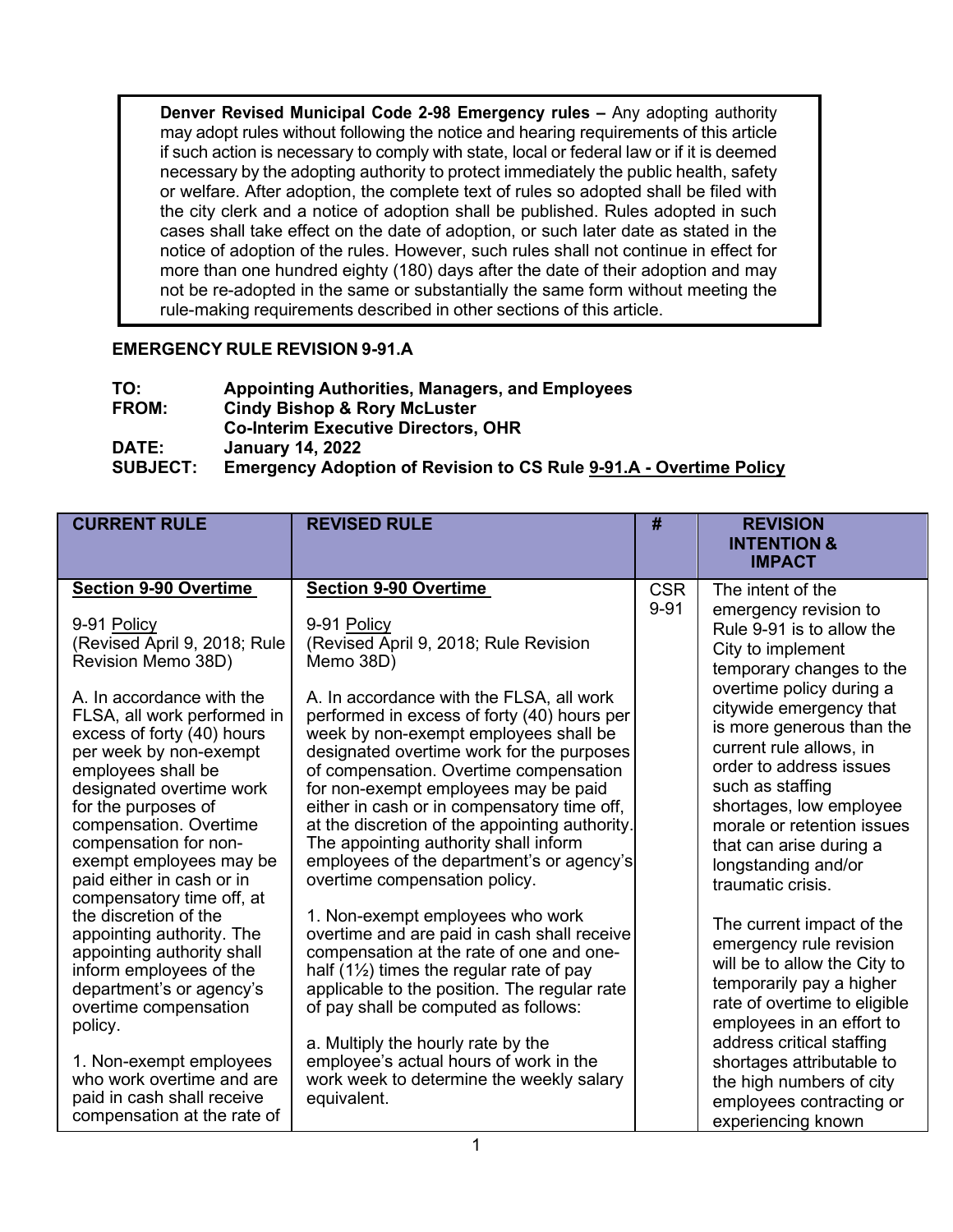one and one-half (1½) times the regular rate of pay applicable to the position. The regular rate of pay shall be computed as follows:

a. Multiply the hourly rate by the employee's actual hours of work in the work week to determine the weekly salary equivalent.

b. Total the weekly salary equivalent plus all payments for differentials, standby, and any other compensation required by the FLSA to be included in the regular rate of pay for the work week, and divide by the number of hours the employee actually worked during that week.

2. Non-exempt employees who work overtime and are paid in compensatory time off shall accrue compensatory time at the rate of one and one-half  $(1\frac{1}{2})$  times the overtime hours worked. An employee who has accumulated eighty (80) hours of compensatory time and is required to work overtime shall only be paid for such overtime in cash.

B. If a paid holiday, a period of paid leave, or use of compensatory time occurs during a work week, such time shall be counted as time worked when determining whether an employee has worked overtime.

Time spent taking courses outside of the normal workday shall not be counted as time worked, even if the employee receives paid training leave to take the courses, unless the city has required the employee to take the course.

b. Total the weekly salary equivalent plus all payments for differentials, standby, and any other compensation required by the FLSA to be included in the regular rate of pay for the work week, and divide by the number of hours the employee actually worked during that week.

2. Non-exempt employees who work overtime and are paid in compensatory time off shall accrue compensatory time at the rate of one and one-half  $(1\frac{1}{2})$  times the overtime hours worked. An employee who has accumulated eighty (80) hours of compensatory time and is required to work overtime shall only be paid for such overtime in cash.

*3. Nothing in this subsection A shall be construed to prevent the City from temporarily increasing the overtime rate to be paid to non-exempt and/or exempt employees, mandating that all such overtime be paid in cash, or otherwise administering overtime in a manner that is more generous to employees than the FLSA requires due to a city-wide emergency declared by the Mayor.* 

B. If a paid holiday, a period of paid leave, or use of compensatory time occurs during a work week, such time shall be counted as time worked when determining whether an employee has worked overtime.

Time spent taking courses outside of the normal workday shall not be counted as time worked, even if the employee receives paid training leave to take the courses, unless the city has required the employee to take the course.

C. Unpaid leave shall not count as time worked.

D. The hours worked as an election judge by an employee shall not be counted as time worked for the purposes of determining overtime eligibility. If an employee wishes to work as an election judge during a regularly scheduled shift, the employee must request leave from the appointing authority.

exposures to Covid-19, which are potentially jeopardizing the City's ability to provide core services to the public.

The higher rate of overtime pay will also serve to recognize and reward those employees who are sacrificing their personal time, and potentially increasing their risk of contracting Covid-19, by working long hours of overtime.

This revision may also have a future impact of allowing the City to temporarily mandate that all overtime be paid to employees in cash, or otherwise temporarily administering overtime more generously during a citywide emergency.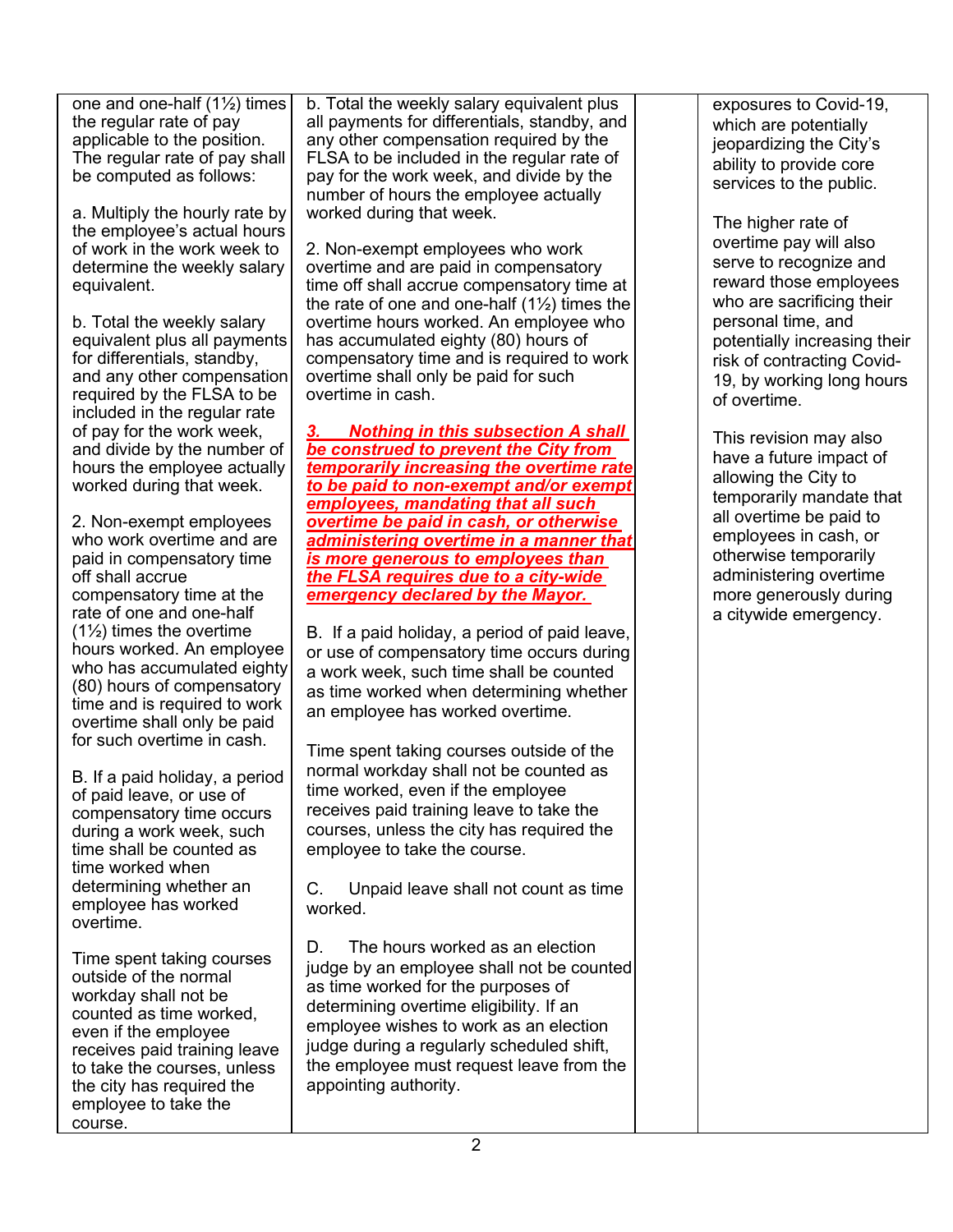| C. Unpaid leave shall not<br>count as time worked.<br>D. The hours worked as an<br>election judge by an<br>employee shall not be<br>counted as time worked for<br>the purposes of determining<br>overtime eligibility. If an<br>employee wishes to work as<br>an election judge during a<br>regularly scheduled shift, the<br>employee must request<br>leave from the appointing<br>authority. |  |  |
|------------------------------------------------------------------------------------------------------------------------------------------------------------------------------------------------------------------------------------------------------------------------------------------------------------------------------------------------------------------------------------------------|--|--|
|                                                                                                                                                                                                                                                                                                                                                                                                |  |  |